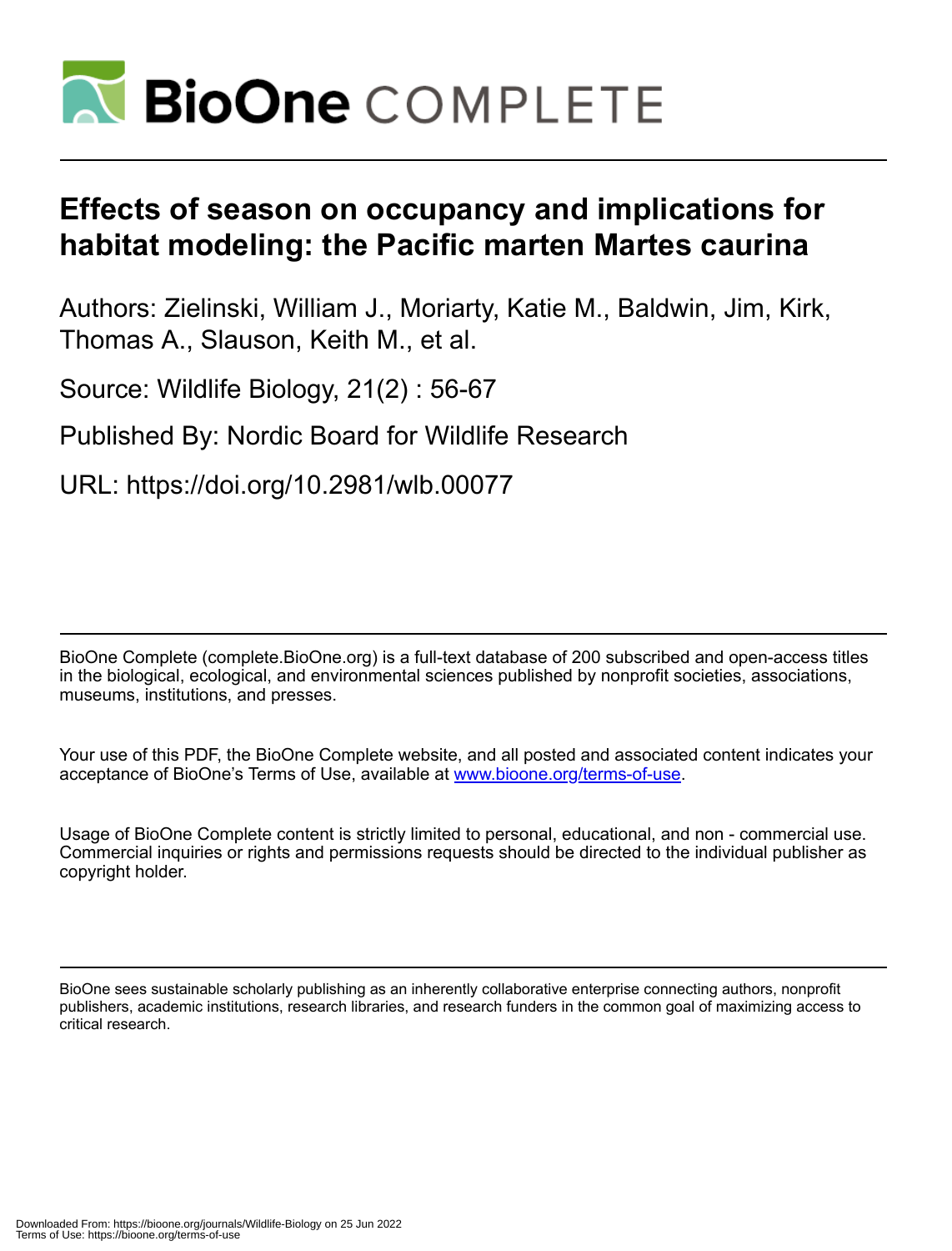## **Effects of season on occupancy and implications for habitat modeling: the Pacific marten** *Martes caurina*

## **William J. Zielinski, Katie M. Moriarty, Jim Baldwin, Thomas A. Kirk, Keith M. Slauson, Heather L. Rustigian-Romsos and Wayne D. Spencer**

*W. J. Zielinski (bzielinski@fs.fed.us) and K. M. Slauson, USDA Forest Service, Pacific Southwest Research Station, 1700 Bayview Drive, Arcata, CA 95521, USA. – K. M. Moriarty, Dept of Fisheries and Wildlife, Oregon State Univ., 104 Nash Hall, Corvallis, OR 97331, USA. – J. Baldwin, USDA Forest Service, Pacific Southwest Research Station, P.O. Box 245, Berkeley, CA 94701, USA. – T. A. Kirk, USDA Forest Service, Lassen National Forest, 2550 Riverside Drive, Susanville, CA 96130, USA. – H. L. Rustigian-Romsos, Conservation Biology Inst., 136 SW Washington Avenue, Suite 202, Corvallis, OR 97333, USA. – W. D. Spencer, Conservation Biology Inst., 815 Madison Avenue, San Diego, CA 92116, USA* 

Season affects many characteristics of populations and, as a result, the interpretations of surveys conducted at different seasons. We explored seasonal variation in occupancy using data from four studies on the Pacific marten *Martes caurina*. Detection surveys were conducted during winter and summer using either cameras or track stations. We conducted a 'multiple location, paired season' analysis using data from all four study areas and a 'multiple season' analysis using seasonally replicated occupancy data collected at one of the areas. In the former analysis, summer occupancy estimates were significantly lower than winter and per visit probabilities of detection were indistinguishable between seasons. The probabilities of detection for the complete survey protocol were high (0.83 summer, 0.95 winter). Where summer and winter surveys were replicated, probability of occupancy was  $>$  5 times higher in winter (0.52) than summer (0.09). We considered the effect of seasonal variation in occupancy on the habitat models developed using summer and winter survey data. Using the same habitat suitability threshold (0.5), the weighted average of winter models predicted significantly more suitable habitat than summer models. The habitat predicted by the summer model was at higher elevation, and was distributed among more, and smaller, patches of habitat than the model developed using winter data. We expect a similar magnitude of differences if summer or winter data were used to monitor occupancy. The higher occupancy in winter is probably due to the abundance of young animals detected during dispersal. Summer survey results reflect the distribution of territory-holding adults, thus these surveys may reliably detect breeding individuals and represent reproductive habitat. The implications of season on the interpretation of survey results, and corresponding habitat models and monitoring programs, provide a challenge to managers that make decisions about habitat management for martens, and other species with disparate occupancy among seasons.

The life histories and behaviors of animals that live in temperate environments have evolved with the influence of significant seasonal changes. Transitions from summer to winter conditions result in some obvious behavioral adaptations that include migration and hibernation. Demographic events also are adapted to seasonal changes, such that reproduction and dispersal occur during the most appropriate seasons. These events affect the seasonal movements and distribution of animals on the landscape and, presumably, our ability to detect them when we conduct surveys for their occurrence. For example, the amount of total activity of female mammals can increase significantly during the season when caring for dependent young (Powell and Leonard 1983, Henry et al. 2002). Increased activity translates to greater travel area, which can result in increased detectability during surveys for a species' occurrence. Thus, the

detectability of demographic subsets of the population can vary with their reproductive status. Moreover, abundance and, therefore, detectability can be highest during the season when young disperse, which is late fall and winter for most species of temperate carnivores. The presence of juvenile animals not only elevates the population size, which will increase detectability (Smith et al. 2007), but these naïve individuals may be more easily attracted to baited locations where they can be detected. Maternal and dispersal behaviors can influence the relative distribution, and detectability, of individuals within populations of carnivores and these behaviors vary seasonally.

Seasonal variation in habitat use and energy expenditure has been described for many species of mammals. Rarely, however, has seasonal variation in survey results been accounted for by managers when developing monitoring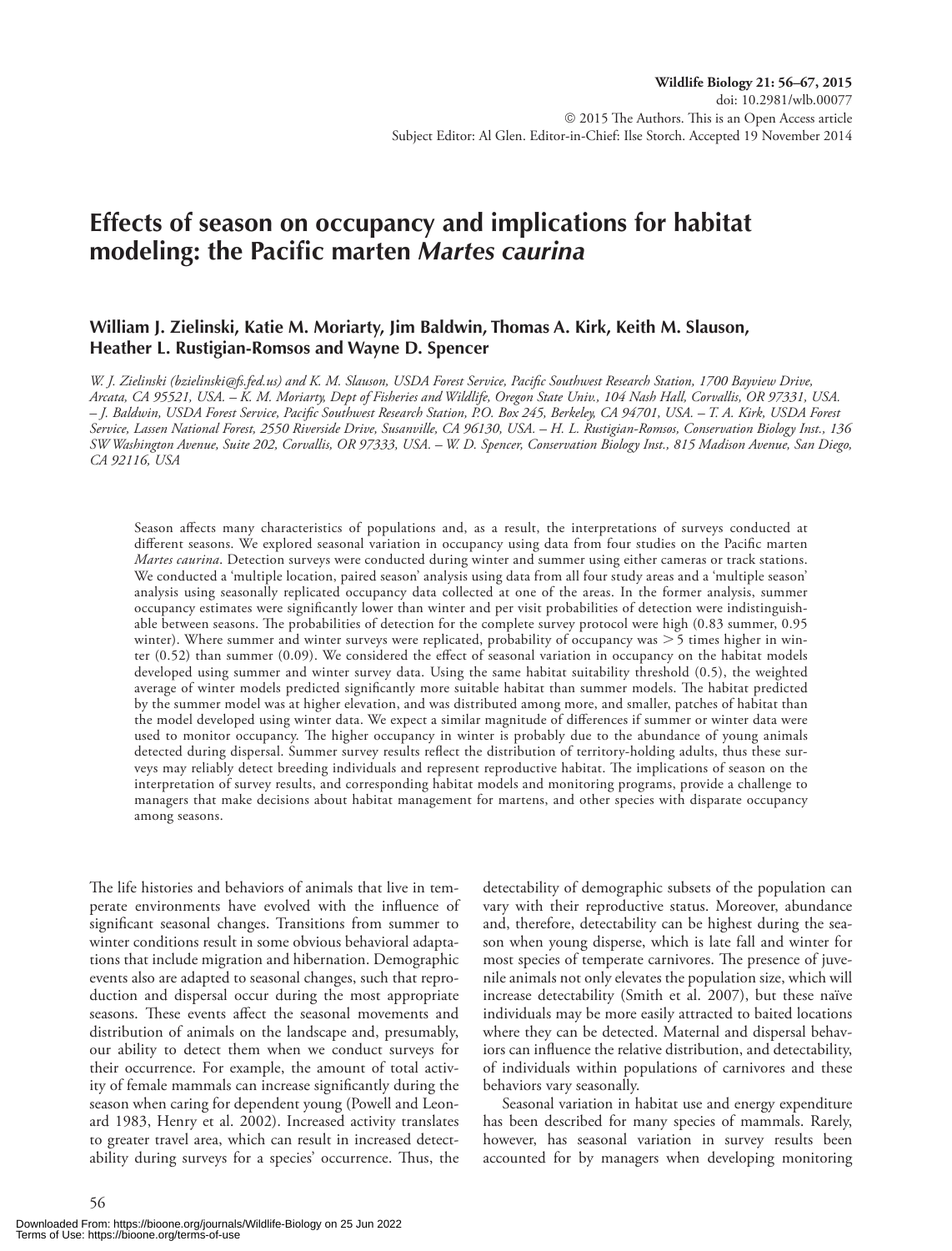plans or interpreting the results of habitat models (Nielsen et al. 2010). When season is considered in designing an index of population size or exploring variation in probability of detection, it is often revealed as a critical component (Forsyth et al. 2005, Hackett et al. 2007, Slauson et al. 2012). Most commonly, managers consider only whether the target species occurred in an area, not when it occurred there, nor its sex or age. Yet these characteristics are essential in interpreting the meaning of a detection, when it is a datum in a habitat modeling exercise or a in a population monitoring program.

The Pacific marten *Martes caurina*, formerly the American marten *M. americana* in western North America (Dawson and Cook 2012), is a member of the weasel family (Mustelidae) and is associated with structurally complex, upper montane, late-seral coniferous forests (Spencer et al. 1983, Buskirk and Powell 1994, Payer and Harrison 2003, Zielinski et al. 2005). Martens are considered sensitive to habitat fragmentation (Bissonette et al. 1997), but they appear to tolerate some forms of forest management and other disturbances (Baker 1992, Zielinski et al. 2008, Koen et al. 2012). Seasonal variations in habitat use and in energy expenditure have been demonstrated for martens (Buskirk and Harlow 1989). Moreover, the effect of season of survey has been suggested as a factor that confounds the interpretation of marten habitat models. Kirk and Zielinski (2009) developed a landscape habitat model for martens using survey data collected during the summer and fall but found that it did not perform well when evaluated against survey data collected in the same region, but during the winter. Model accuracy improved when evaluation data were limited to summer and fall, strongly indicating potential differences in seasonal distributions of martens.

We explore this phenomenon more broadly in this paper, by reviewing seasonal variation in occupancy using data from four field studies. Three of the four were conducted for other purposes but used standard methods to conduct surveys for martens, comparing survey data collected during the summer and winter. Collectively, they provide a unique opportunity to understand the effect of season on detection and occupancy. We then consider the effects of season of survey when data are used to construct a habitat suitability model. Our goal is to describe seasonal variation in occupancy rates for martens at four study areas in California and to interpret how these results affect the decisions managers make about the type of data that are most appropriate for modeling marten habitat.

## **Methods**

#### **Detection surveys**

We evaluated data from marten surveys conducted during the snow and snow-free periods of the year at four study areas on public lands in California: the High Sierra Ranger District of the Sierra National Forest ('High Sierra'), Lake Tahoe Basin Management Unit ('Tahoe'), Sagehen Experimental Forest on the Tahoe National Forest ('Sagehen'), and Lassen National Forest ('Lassen') areas (Fig. 1). The High Sierra and Tahoe study areas were replicates in a study designed to explore the year-round effects of off-highway vehicles on martens (Zielinski et al. 2008). The Sagehen study evaluated historical seasonal surveys over a 28-year period to help understand a regional marten population decline (Moriarty et al. 2011), and the Lassen area included three distinct study sites that were surveyed for the specific purpose of exploring seasonal variation in occupancy and its implications on habitat modeling and population monitoring.

All four studies used methods in which martens were attracted to chicken bait and olfactory lure for the purpose of detecting them at different seasons of the year. At Sagehen and Lassen the seasons were originally categorized as 'snow' versus 'snow-free' whereas in High Sierra and Tahoe the data were distinguished by the four astronomical seasons. However, we consider only surveys from each area that occurred from late June to mid-September, and from late-December to mid-April, which we refer to hereafter as 'summer' and 'winter', respectively. These seasons largely coincide with the periods of the year when there is either no snow, or abundant snow on the ground, respectively. We surveyed for martens using either enclosed track stations (Ray and Zielinski 2008) or remotely triggered cameras (Kays and Slauson 2008). Rectangular track stations were used at Sagehen, High Sierra and Tahoe during the summer. Tree-mounted camera stations were used during the winter at Sagehen, High Sierra, Tahoe, and during both seasons at Lassen. All track stations were placed on the ground, which is why they were not used during the winter when deep snow can cover them. Cameras were mounted from 2–4 m above the ground, depending on depth of snow. Characteristics of the survey methods used at each of the four study areas are described below and summarized in Table 1.

#### *Sagehen*

A total of 32 single station sample units were surveyed in summer 2007 and winter 2008. Surveys occurred in an approximately 35 km2 area in the Sagehen Creek watershed, and seven sample units were in the adjacent Webber Lake watershed. The original summer surveys included 116 sample units (Moriarty et al. 2011), but the analysis here was restricted to the 32 sample units locations that were sampled in summer and in winter. Spacing of the sample units was on a  $1000 \times 1000$  m grid, with the exception of the seven in the Webber Lake watershed which were on four linear routes with stations separated by an average of 1800 m. Track stations and cameras were checked and rebaited four times, every 6–8 days for a minimum of 35 operational days. Moriarty et al. (2011) includes more details on survey methods and study area.

#### *High Sierra and Tahoe*

The survey grids at High Sierra and Tahoe were each composed of 2-km<sup>2</sup> sample units ( $n = 46$  at High Sierra and  $n = 48$  at Tahoe). Each sample unit had multiple stations at least 250 m apart (three track stations in the summer and fall, two cameras in winter and spring) that were checked four times (once every 2–3 days for a minimum of 12 operational days) if they were tack stations and three times (once every 5–7 days for a minimum of 21 operational days) if they were cameras. This produced what we believed to be equivalent effort by season for the two methods (i.e. 3 track plates  $\times$  12 days = 36 effective 'survey days', 2 cameras  $\times$  21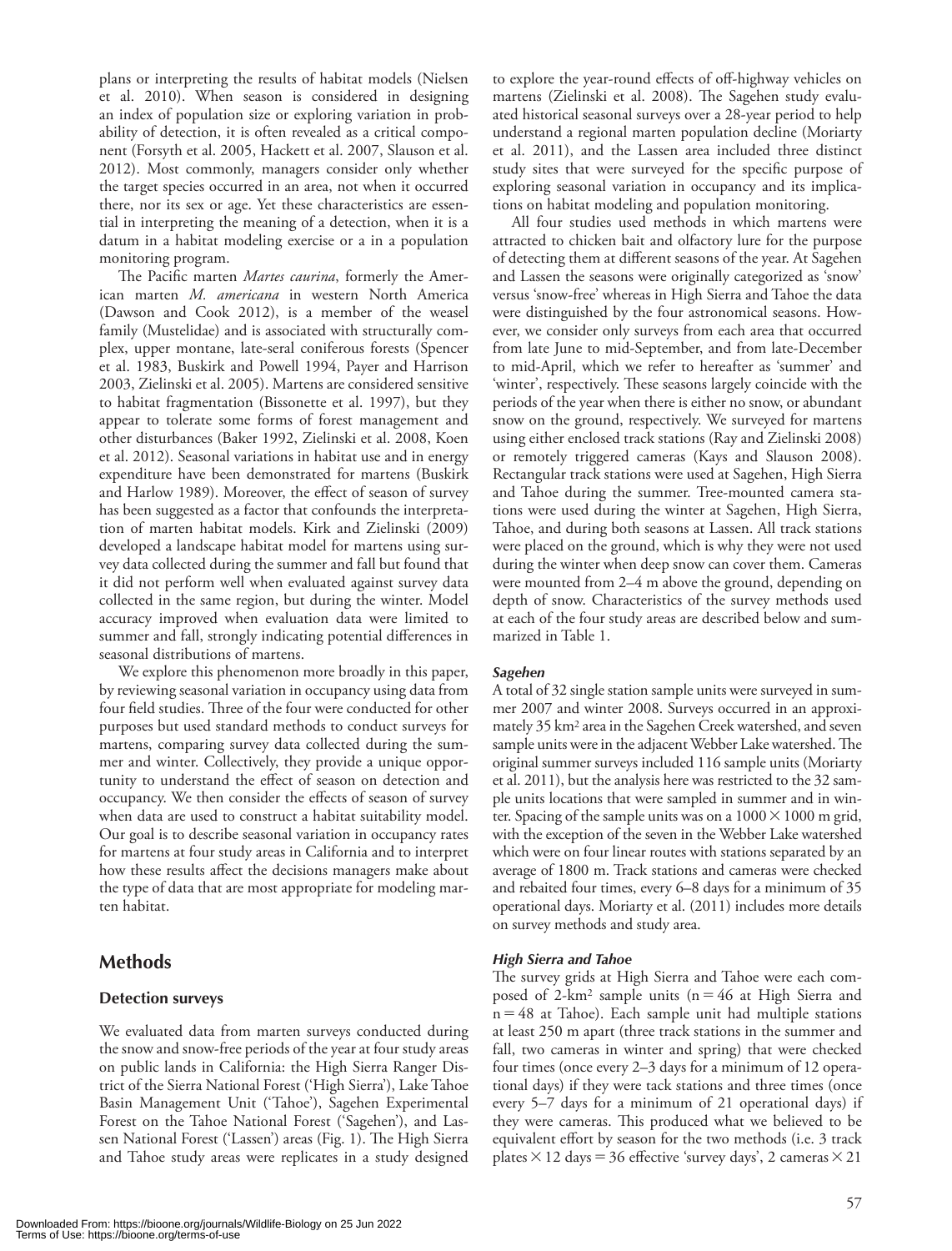

Figure 1. The location of the four marten study areas in California where work was conducted from 2003–2010. From north to south: Lassen (A), Sagehen (B), Tahoe (C), and High Sierra (D).

 $days = 42$  'survey days'). Data were collected during four seasons each year, but only the data from summer (2003 Tahoe, 2005 High Sierra) and winter (2004 Tahoe, 2005 High Sierra) periods were used. Zielinski et al. (2008) includes more details on survey methods and the study areas.

#### *Lassen*

58

Unlike the other study areas, which were each a single grid of sample units, Lassen had three independent survey grids, separated by at least 20 km from one another, referred to as Humboldt Peak, Swain and Mineral (Fig. 1). Thus, these were treated as three separate sites for the purpose of this analysis, particularly for examining change in occupancy by season over multiple years. Each grid used 20 single-camera station sample units each placed 3 km apart. Cameras were checked four times per season, once every 6–8 days for a minimum of 28 operational days. The Mineral grid was sampled twice (summer 2007, winter 2008) whereas Swain and Humboldt

Table 1. Survey devices and characteristics of survey methods used at each study location.

|             |                            | Type of detection<br>device |        | No. devices per<br>sample unit |        | No. checks/days<br>between checks |           |        | Effective survey days per<br>sample unit <sup>1</sup> |
|-------------|----------------------------|-----------------------------|--------|--------------------------------|--------|-----------------------------------|-----------|--------|-------------------------------------------------------|
| Study area  | Bait/lure                  | Summer                      | Winter | Summer                         | Winter | Summer                            | Winter    | Summer | Winter                                                |
| Sagehen     | chicken/gusto <sup>2</sup> | track plate                 | camera |                                |        | $4/6 - 8$                         | $4/6 - 8$ | $-35$  | $-35$                                                 |
| High Sierra | chicken/gusto              | track plate                 | camera |                                |        | $4/2 - 3$                         | $3/5 - 7$ | $-36$  | $-42$                                                 |
| Tahoe       | chicken/gusto              | track plate                 | camera |                                |        | $4/2 - 3$                         | $3/5 - 7$ | $-36$  | $-42$                                                 |
| Lassen      | chicken/gusto              | camera                      | camera |                                |        | $4/6 - 8$                         | $4/6 - 8$ | $-28$  | $-28$                                                 |

1effective survey days  $=$  (number of devices in the sample unit)  $\times$  (number of survey days device was functional) 2olfactory lure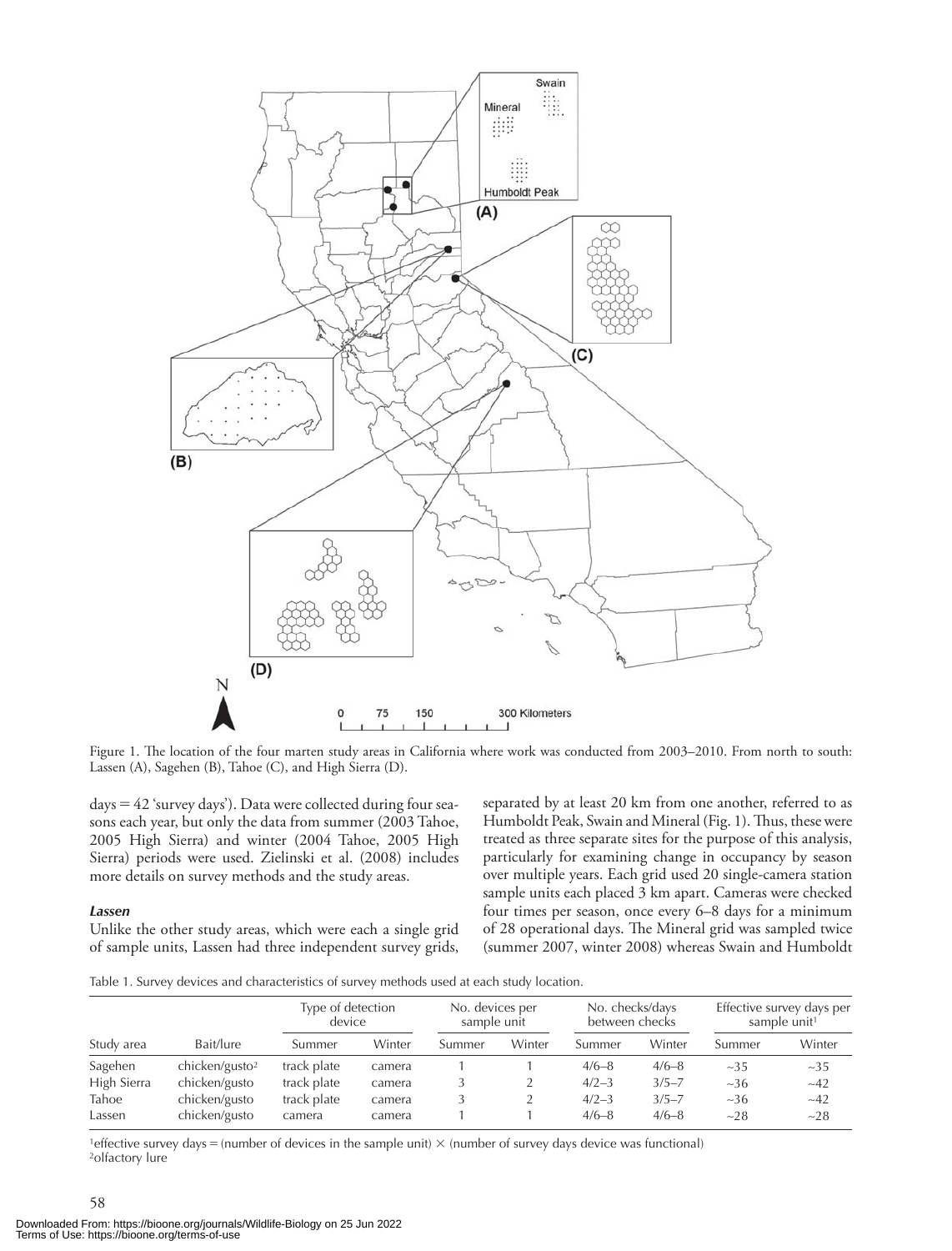Peak were sampled five times each (during three summers [2007, 2008, 2010] and two winters [2008, 2010]).

When cameras were used, a detection was defined as any photograph of a marten recorded within the time period between checks of the camera by a field technician. Cameras were used in either 2-station sample units (High Sierra, Tahoe) or single-station sample units (Sagehen, Lassen). When the former, a marten photograph at either of the cameras during a visit was considered a detection for the entire sample unit for that visit. Using track plates, a detection was defined as a confirmed marten track recorded within the time period between checks by the field technician. Track plates were deployed in either a 3-station (High Sierra and Tahoe) or 1-station (Sagehen) sample unit. When the former, a marten track at any one of the track stations in a sample unit during a visit was considered a detection for the entire sample unit for that visit.

On the Lassen study area, where we did the most comprehensive work, we used the same detection device (camera) for all winter and summer sample periods. In the other study areas, sample units were comprised of one or more track plates in the summer and one or more cameras in the winter, primarily due to the fact that track stations were available and the less expensive option for the summer. Martens typically have high probabilities of detection if present, for both track stations and cameras (Bull et al. 1992, Kirk and Zielinski 2009, Slauson et al. 2007, Zielinski et al. 1997). Also, when track stations were used, they were checked and rebaited more frequently than cameras because the bait can be removed more easily from track stations. This made the survey effort represented by track plate and camera surveys more equivalent. Finally, regardless of which detection method was used, the same bait and lure were used in summer as in winter.

#### **Modeling occupancy**

We conducted two separate analyses, the first took advantage of data from all four study areas and used the results from the first summer and winter season from each area. This analysis took advantage of spatial replication with the goal of exploring the consistency of the seasonal effect across multiple geographic locations. We refer to the first analysis as the 'multi-location, paired seasons' analysis. The second analysis focused on the results from Lassen only where there were replicates on season at two of the three sample grids (Humboldt Peak and Swain) allowing the fitting of a multiple season model where occupancy in season *i* depends on occupancy in season  $i - 1$ . We refer to this analysis as the 'Lassen multiple season' analysis and, although it focuses on a single location, its strength is the replication of survey data across multiple years.

#### *Multi-location, paired seasons analysis*

We fit a two-season model with the following Markov chain structure. We assumed that the probability of occupancy in the winter (season 2) depends on the true occupancy status in the summer (season 1). If we label the true occupancy status for season  $i$  as  $X_i$  and the number of observed detections with  $v_i$  visits for season *i* as  $Y_i$ , then this model can be defined in the following manner:

$$
Pr(X_1 = 1) = \psi_1
$$
  
\n
$$
Pr(X_2 = 1 | X_1 = 0) = \gamma
$$
  
\n
$$
Pr(X_2 = 0 | X_1 = 1) = \varepsilon
$$
  
\n
$$
Pr(Y_i = 0 | X_i = 0) = 1
$$
  
\n
$$
Pr(Y_i = y | X_i = 1) = {v_i \choose y} p_i^y (1 - p_i)^{v_i - y} y = 0, 1, ..., v_i
$$
  
\n
$$
p_i = p_{\text{Summer if } i = 1}
$$
  
\n
$$
= p_{\text{Winter if } i = 2}
$$

where  $\Psi_1$  is occupancy in the summer,  $\gamma$  is a colonization parameter (the probability that a sample unit becomes occupied between seasons),  $\varepsilon$  is an extinction parameter (the probability that a sample unit becomes unoccupied), and  $p_i$ is the probability of detection on a single visit. Occupancy during the winter  $(\psi_2)$  is defined (MacKenzie et al. 2006: 199) as:

$$
\psi_2 = \psi_1 (1 - \varepsilon) + (1 - \psi_1) \gamma
$$

We fit a separate set of parameters ( $\psi_1$ ,  $\varepsilon$ ,  $\gamma$ ,  $p_{\text{Summer}}$ , and  $p_{\text{Winter}}$ ) for each of the four study areas except we made the simplifying assumption that the probabilities of detection for each season (but not for both seasons) were the same for Sagehen and Lassen. This was necessary because of the few detections at Sagehen but it also seemed reasonable because marten populations at Lassen and Sagehen, in the northern portion of the range in California, appear to have more in common due to their proximity and the habitat changes to which they have been exposed (Zielinski et al. 2005, Moriarty et al. 2011), compared to populations in the southern portion of the range. Using the relationships described above, we calculated the likelihood contribution for each surveyed site and, from the sum of the log of the products of those likelihoods, determined the estimates that maximized likelihood for each parameter.

#### *Lassen, multiple season analysis*

The multiple season model was defined similarly to the multiple location, paired season model with the exception that season was replicated and indexed to reflect the chronological order of sampling, i.e.  $i = 1, 3, 5$  for summers 2007, 2008 and 2010 and  $i = 2$ , 4 for winter of 2008 and 2010:

$$
Pr(X_i = 1) = \Psi_1
$$
  
\n
$$
Pr(X_i = 1 | X_{i-1} = 0) = \gamma_{i-1}
$$
  
\n
$$
Pr(X_i = 0 | X_{i-1} = 1) = \varepsilon_{i-1}
$$
  
\n
$$
Pr(Y_i = 0 | X_i = 0) = 1
$$
  
\n
$$
Pr(Y_i = y | X_i = 1) = {v_i \choose y} p_i^y (1 - p_i)^{v_i - y} y = 0, 1, ..., v_i
$$
  
\n
$$
p_i = p_{\text{Summer}} \text{ if } i = 1,3,5
$$
  
\n
$$
= p_{\text{Winter}} \text{ if } i = 2 \text{ or } 4
$$

Note that  $\Psi_i$  for  $i = 2,3,4,5$  we have

$$
\psi_i = \psi_{i-1} (1 - \varepsilon_{i-1}) + (1 - \psi_{i-1}) \gamma_{i-1}
$$

Note also that there is a longer gap between sample  $i = 3$ and 4 than between the other sample periods which is due to absence of sampling during the winter of 2009 (see also Fig. 2). This will affect estimates of  $\gamma$  (colonization parameter) and  $\varepsilon$  (extinction parameter), which estimate the gain and loss, respectively, of occupancy at sample units. If similar to the effect of sporatic sampling on extinction and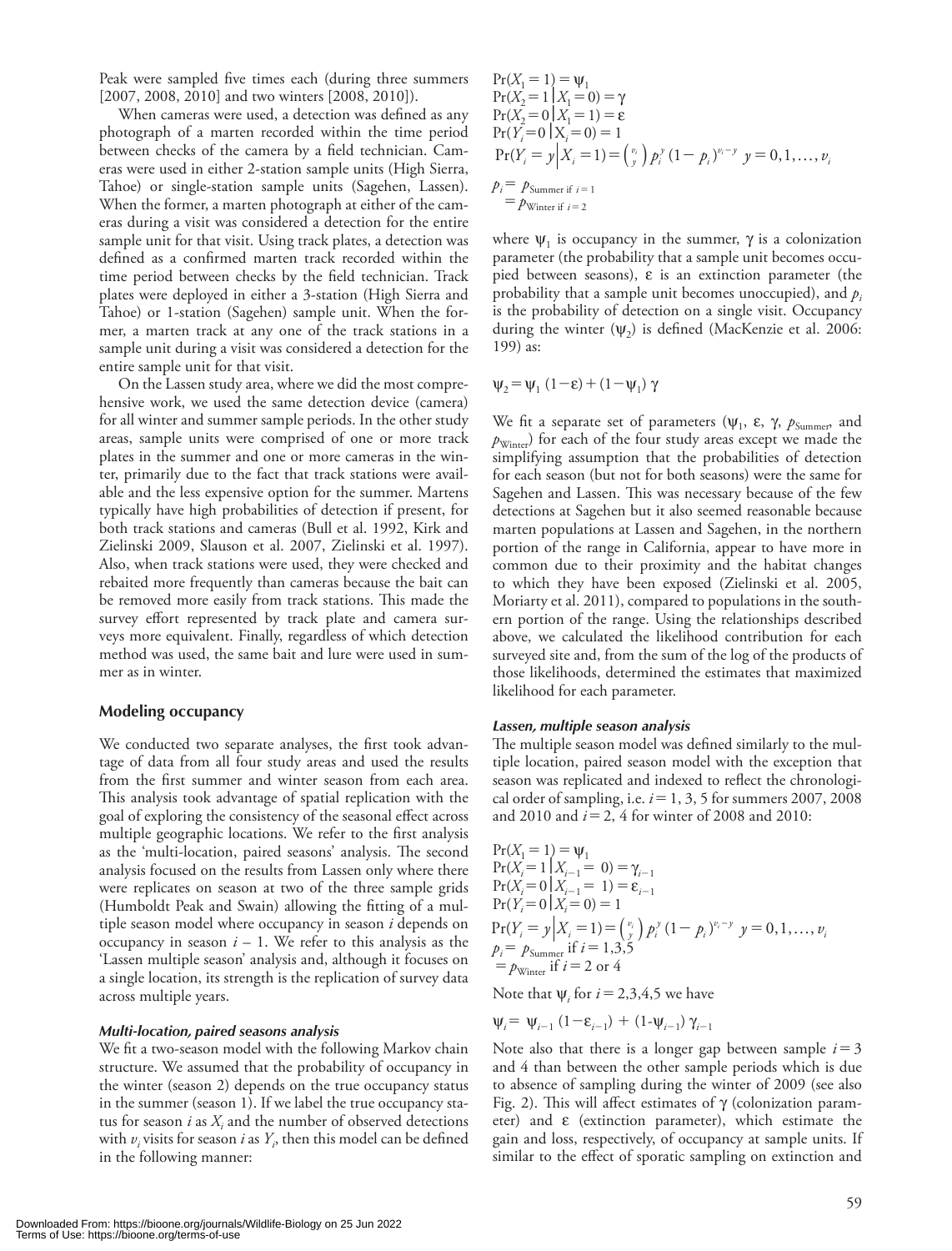

Figure 2. Estimates of the probability of occupancy for the three summers (2007, 2008 and 2010) and two winter (2008 and 2010) marten surveys at the Lassen study area. Vertical bars represent 95% confidence intervals. The gap in the x-axis represents temporal gap in sampling.

immigration on islands, this gap in temporal continuity of sampling may result in underestimates of turnover rates (Clark and Rosenzweig 1994). All parameter estimates were achieved using maximum likelihood methods, as described above for the multiple location, paired seasons analysis. In both analyses we used the delta method (Bishop et al. 1975) to estimate standard errors and confidence intervals for the purpose of comparing the parameters.

#### **Habitat modeling**

We sought to determine the differences in habitat models, and their resulting maps of habitat suitability, that would occur when using summer versus winter survey data. Detection and non-detection data from marten surveys (1992– 2008) were provided by the Lassen National Forest. Most of these surveys were conducted at sites where some kind of land management activity was proposed. Records were deleted that had insufficient data (e.g. poor location data, suspect species identification) or for surveys that were at elevations below where most marten locations typically occur ( 1219 m [4000 ft] Zielinski et al. 1997). This left a balance of 753 records of 122 detections and 631 nondetections. The data were very spatially clustered, with small  $(most < 2400 \text{ m})$  nearest-neighbor distances. To select survey points more likely to be independent, a spatial filter was applied to exclude one of a pair of points that were within 300 m, resulting in a summer dataset of 364 records (22 detections and 342 non-detections) and a winter dataset of 425 records (99 detections and 326 non-detections).

A wide array of abiotic and biotic potential predictor variables were derived from Geographic Information System (GIS, ESRI ArcMap 9.3) data layers at 900-m2 resolution  $(30 \times 30 \text{ m})$  (Supplementary material Appendix 1). We applied a moving window to average predictor variables over a 0.25 km2 assessment area centered on each survey location. Vegetation data used to derive all biotic variables were provided by the Lassen National Forest or, outside the

national forest we used USFS EVEG Tiles (USDA Forest Service, Pacific Southwest Region, Remote Sensing Laboratory, Existing Vegetation tiles, 2005–2009). Landscape variables were derived using the software program FRAGSTATS (ver. 3.3; McGarigal et al. 2002).

We created 227 candidate models using different combinations of environmental predictor variables presumed to influence marten occurrence. This set included many evaluated also by Kirk and Zielinski (2009) plus some additional ones that were possible because of new variables available to us. All models, however, were created based on perceived ecological relationships between marten occupancy and multivariate habitat relationships. The variables were grouped into six 'families' (climate, topography, cover type, tree size and density, management and landscape arrangement) and models were created using variables from within and between the families. Because the probability of detections for martens, in our study and elsewhere (Slauson et al. 2007, Kirk and Zielinski 2009) is close to 1, for the purposes of this demonstration we used logistic regression to model marten probability of occurrence (R ver. 2.9.2). Candidate models were compared statistically to determine which model(s) best fit using AIC weights (*w*) corrected for small sample size  $(AIC<sub>c</sub>)$  (Burnham and Anderson 2002). Candidate models within  $\leq$  2 AIC<sub>c</sub> units of the best-fitting model were averaged to create the final model. Averaging was conducted by using the sum of each model's prediction multiplied by its  $AIC_c$  weight.

## **Results**

#### **Multi-location, paired seasons analysis**

Estimated summer occupancy rates were significantly lower than winter rates (Wald test,  $p < 0.02$ ) (Table 2). The magnitude of the seasonal difference in estimated occupancy (winter minus summer) was greatest at Lassen (0.48) and least at the High Sierra (0.11). Per visit probabilities of detection (*p*) in winter were statistically indistinguishable from those in summer (Wald test,  $p = 0.33$ ) ranging from a low of 0.23 in the summer in Lassen and Sagehen to a high of 0.83 in the summer at High Sierra (Table 2). The probability of detection at a single sample unit over the course of an entire survey (*P*) is calculated by compounding the per visit probability of detection (*p*) by the number of visits (*v*):  $P = [1 - (1 - p)^{v}]$ . These values were uniformly high (mean  $= 0.83$  and 0.95 in summer and winter, respectively) ranging from a low of 0.66 in Lassen and Sagehen in the summer to a high of  $> 0.99$ in the High Sierra in both seasons and in Tahoe in summer (Table 2). Thus, the spatial and temporal characteristics of our survey methods assured high probabilities of detecting martens when they were present at a sample unit.

#### **Lassen, multiple season analysis**

When seasonal surveys were replicated (three summers and two winters) at the same locations, the estimated probability of occupancy was also significantly greater in winter than in summer (Table 3, Fig. 2). Mean estimated occupancy was significantly greater in winter (0.52) than summer (0.09)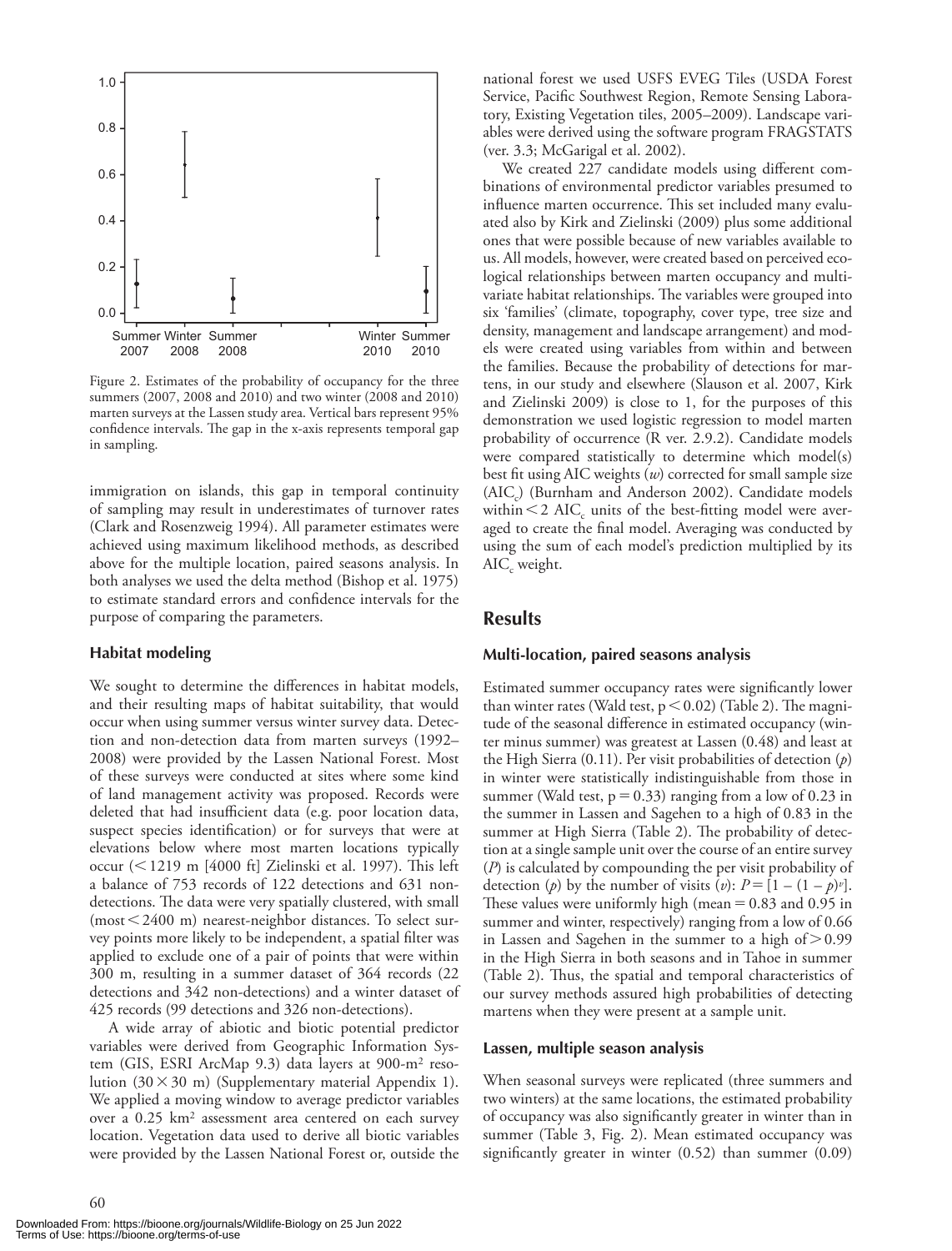| e multipl<br>ibilities of detection per visit (p) and for the full multi-visit protocol (P) for the four study areas in California using the<br>Table 2. Estimates of occupancy (v), differences in occupancy, and | 008 and 2010 at Lassen and 2005, 2004 and 2007 at High Sierra, Tahoe and Sagehen, respectively. Winter data collected in 2008<br>location, single season analysis. Summer data collected in 2007, 20 | hoe and Sageher<br>and 2010 at Lassen and in 2005, 2005, and 2008 at High Sierra, Tal | $\sum_{i=1}^{n} f_i$ |
|--------------------------------------------------------------------------------------------------------------------------------------------------------------------------------------------------------------------|------------------------------------------------------------------------------------------------------------------------------------------------------------------------------------------------------|---------------------------------------------------------------------------------------|----------------------|
|--------------------------------------------------------------------------------------------------------------------------------------------------------------------------------------------------------------------|------------------------------------------------------------------------------------------------------------------------------------------------------------------------------------------------------|---------------------------------------------------------------------------------------|----------------------|

|             |        |                  |        |                  |                   | Difference: Winter – Sum- | ummer detection           | Vinter detection         | ummer detection                                  | Vinter detection                                   |
|-------------|--------|------------------|--------|------------------|-------------------|---------------------------|---------------------------|--------------------------|--------------------------------------------------|----------------------------------------------------|
|             |        | Occupancy summer |        | Occupancy winter |                   | mer                       | probability               | probability              |                                                  |                                                    |
| tudy area   | Summer | 95% CI           | Winter | 95% CI           | Difference        | 95% CI                    | (D) (95% Cl)<br>per visit | p) (95% Cl)<br>per visit | probability for<br>full protocol<br>(P) (95% Cl) | probability for<br>full protocol<br>$(P)$ (95% CI) |
| assen       | 7.15   | 0.01, 0.30)      |        | 0.49, 0.78       | 0.48              | 0.30, 0.67                | 0.23(0.02, 0.45)          | 0.44(0.35, 0.52)         | 0.66(0.27, 1.00)                                 | 0.90(0.84, 0.96)                                   |
| ligh Sierra |        | 0.80, 0.98       |        | ot estimable     | $\overline{0.11}$ | 0.02, 0.20)               | 0.83 (0.77, 0.89)         | 0.79 (0.72, 0.86)        | .00(1.00, 1.00)                                  | .00(1.00, 1.00)                                    |
| ahoe        | 0.75   | 0.61, 0.88       | 0.95   | 0.83, 1.00       | 0.20              | (0.04, 0.37)              | 0.66(0.58, 0.75)          | 0.74(0.64, 0.84)         | 0.99(0.97, 1.00)                                 | .00(0.99, 1.00)                                    |
|             | 0.05   | 0.00, 0.14       |        | 0.08, 0.40       | 0.19              | 0.03, 0.35)               | 0.23(0.02, 0.45)          | 3.44(0.35, 0.52)         | 0.66(0.27, 1.00)                                 | 0.90(0.84, 0.96)                                   |
|             |        |                  |        |                  |                   |                           |                           |                          |                                                  |                                                    |
|             |        |                  |        |                  |                   |                           |                           |                          |                                                  |                                                    |

(Wald test,  $p < 0.0001$ ). Extinction rates were highest for the two transitions from winter to summer (0.77 and 0.90) and colonization rates highest for the two transitions from summer to winter (0.40 and 0.59) (Table 3). As was the case for the multiple location analysis, probabilities of detection were statistically indistinguishable in summer versus winter (Wald test,  $p = 0.08$ , Table 3).

## **Habitat modeling**

## *Summer*

The highest ranking marten occurrence model developed using the summer survey data (model 215) accounted for 17% of the Akaike weight (Table 4). Five additional models were within 2.0 AICc units of this model (models 152, 182, 193, 142 and 162). Together these six models accounted for 67% of the Akaike weight and were averaged to produce a model that was used to create a summer habitat suitability map (Fig. 3). All of these models included elevation (ELEV) and the majority include distance to water (WATERDIST) as predictors, suggesting the role of cool and mesic habitat features. Two of the top models also indicated the importance of lodgepole pine (LPN).

### *Winter*

The highest ranking marten occurrence model developed using survey data from the winter (model 137) accounted for 10% of the Akaike weight (Table 4). Nine additional models were within 2.0 AICc units of this model, so the top ten models were averaged. Together these models accounted for 69% of the Akaike weight and produced a model that was used to create habitat suitability map for the winter (Fig. 4). As in the summer, all the top winter models included elevation (ELEV) as a predictor but unlike the summer models they all also included precipitation (PRISM). Several of the top winter models included variables that reflected medium/large tree classes (MDLG\_RFR, MDLG\_FOR); variables which were absent from the top summer models.

The weighted average of the models from the winter surveys (Fig. 4) predicts significantly more area to have high probability of occupancy, compared with the models created from the summer survey data. Using  $> 50\%$  probability of predicted occurrence as a threshold to define suitable habitat, nearly four times as much suitable habitat is predicted for the winter than the summer. Suitable habitat predicted by the averaged summer model is constrained to smaller patches at somewhat higher elevations than the averaged winter model. Mean elevation for suitable habitat predicted by the summer model is 2,256.7 m  $\pm$  155.4 SD, compared to 2,073.5  $\pm$  176.4 for the winter model. The distribution of patch sizes also had a pronounced seasonal difference, with the summer model characterized by more, smaller patches of habitat above the threshold level (Fig. 5). The dominant cover type for both summer and winter models was red fir, comprising 46% of predicted suitable summer habitat and 36% of predicted suitable winter habitat. Discrepancies between the models also included the amount of 'barren' habitat in the summer than winter (12% summer, 6% winter) and more lodgepole pine in the summer (9%) than winter (5%), both differences reflecting the higher elevations predicted as marten habitat in the summer.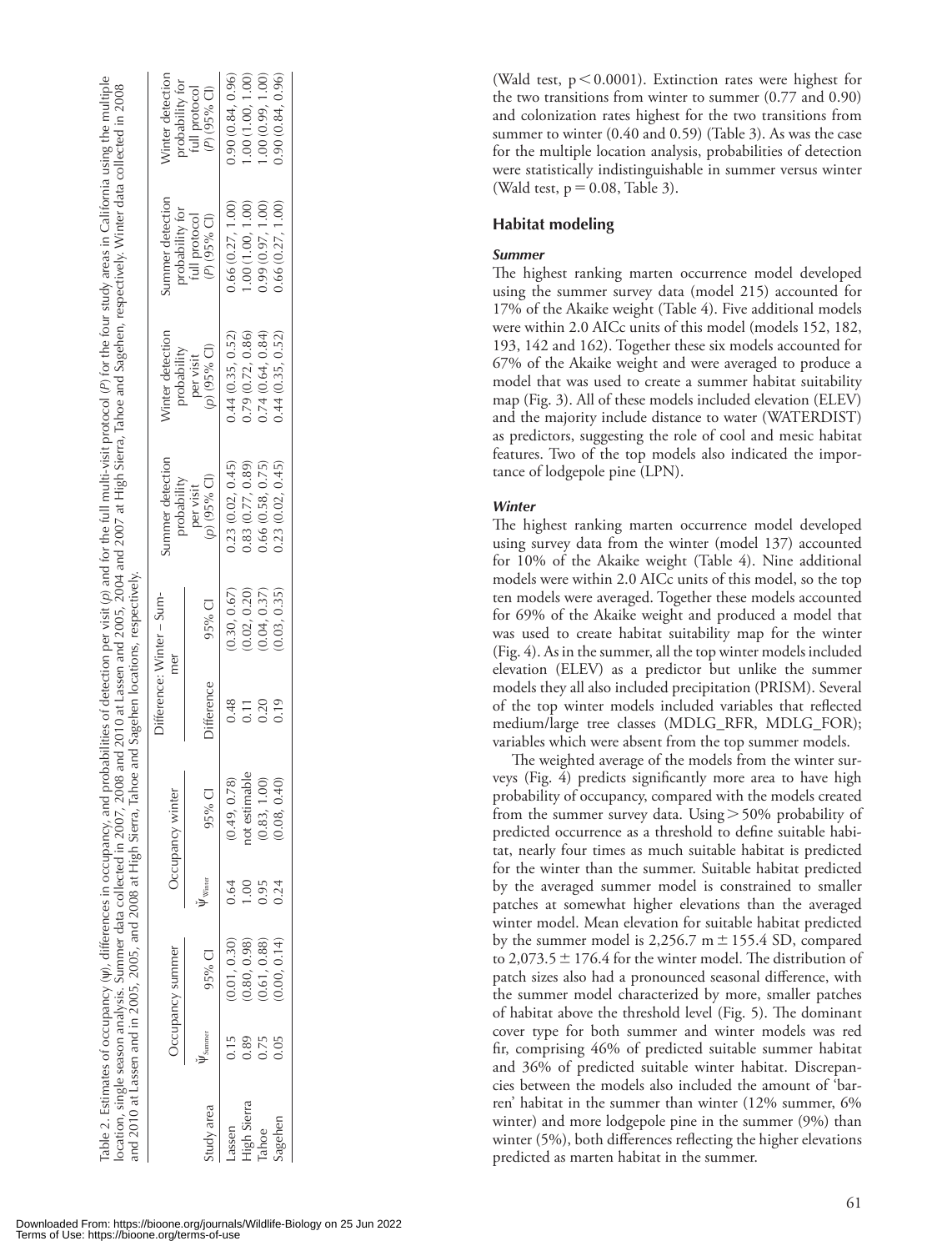|              | $300 \text{ V} \text{C}$ and $110 \text{ V} \text{C}$ and $110 \text{ V} \text{C}$ and $100 \text{ V} \text{C}$ and $100 \text{ V} \text{C}$ and $100 \text{ V} \text{C}$ |             |             |             |             |
|--------------|---------------------------------------------------------------------------------------------------------------------------------------------------------------------------|-------------|-------------|-------------|-------------|
| Parameter    | Summer 2007                                                                                                                                                               | Winter 2008 | Summer 2008 | Winter 2010 | Summer 2010 |
| $\mathsf{U}$ | 0.13(0.05)                                                                                                                                                                | 0.64(0.07)  | 0.06(0.04)  | 0.41(0.09)  | 0.10(0.05)  |
| p            | 0.32(0.09)                                                                                                                                                                | 0.42(0.04)  | 0.31(0.09)  | 0.42(0.04)  | 0.32(0.09)  |
|              |                                                                                                                                                                           | $0.00$ ne   | 0.90(0.07)  | 0.40(0.39)  | 0.77(0.13)  |
|              | -                                                                                                                                                                         | 0.59(0.08)  | 0.00 ne     | 0.40(0.09)  | $0.00$ ne   |

Table 3. Estimates of occupancy ( $\psi$ ), probability of detection ( $\rho$ ), extinction ( $\varepsilon$ ) and colonization ( $\gamma$ ), and their standard errors for the five  $s$ urveys used in the Lassen, multiple season analysis. ne  $=$  not estimable.

## **Discussion**

The collective results from studies in four separate locations in California support the hypothesis that estimated marten occupancy is significantly greater during winter than summer. This is unrelated to differences in probability of detection, given that existing protocols detect a marten that is present at rates that were typically  $>$  90% (the summer period estimated jointly for Sagehen and Lassen was an exception). Our protocols for detecting martens were very effective, revealing a significantly lower occupancy in summer than in winter. This has important implications for the interpretation of survey results: if a survey is conducted in winter, our results suggest that there is a much better chance of confirming occupancy than if the survey is conducted in summer, other factors being equal. This seasonal difference is not due to differences in probability of detection if present (*p*), which were equivalent in summer and winter, but instead due to differences in estimates of occupancy. This result means that the choice of survey season can affect conclusions about how management decisions are made, and how martens and their habitat are affected. If, for example, the goal is to err on the side of caution and to conduct a survey with the greatest chance of a detection, a winter survey would be recommended. And, if a detection results in some form of habitat protection at the site, then winter surveys may lead to the protection of a greater amount of habitat. Conversely, summer surveys, will have a lower chance of detecting a marten at the same survey location resulting in a different outcome and, perhaps, a different management decision.

The choice of when to conduct the survey can also be influenced by what a detection means in respect to the separate demographic components of the population. A summer survey is more likely to detect an adult, resident individual than a young dispersing juvenile. Although adult males may make movements during this time, summer is generally outside the dispersal season. Because adult residents have more effect on population health and growth, the results of summer surveys may more faithfully represent the status of the core of the breeding population. Summer surveys may also be able to distinguish sexes, if they are conducted using track surveys (Slauson et al. 2008) or genetic sampling (Schwartz and Monfort 2008), and can therefore identify the detections of females, the most critical component of the population. Conversely, although winter surveys may have a greater probability of confirming occupancy, this is most likely due to the influence of abundant young-of-the-year animals on occupancy estimates. Thus, winter surveys may produce more optimistic outcomes, in terms of occupancy, but they may not be as useful to monitoring population status because of the disproportionate influence of young animals, many of which may never contribute to the breeding population. Work is underway to determine the age and sex classes of martens detected during each season (Zielinski and Moriarty unpubl.) as this will be necessary to confirm these predictions.

We also demonstrated the significant effect that season of survey data has on the development of empirical models of landscape habitat suitability. Summer survey data yield a habitat model that identifies habitat at higher elevation, with different predictors and greater number of smaller patches of predicted habitat than does a model developed using winter survey data. Thus, the choice of season of survey data can also influence the type of information about marten habitat provided to managers. Winter survey data resulted in the most liberal view of the amount of habitat whereas summer data resulted in a model that identified a smaller total amount of predicted habitat, which was also more fragmented and at higher elevation. Moreover, the fewer habitat patches that are identified by the summer model may each be perceived as more critical to maintain if they represent areas used primarily by adults in the breeding population. Models built from summer surveys are likely to correspond to the habitat of the core breeding population whereas winter surveys are more likely to identify a larger area, and perhaps a greater diversity of habitats reflecting the less discriminating choices made by young, dispersing animals (Stamps 2001).

Kirk and Zielinski (2009) were the first to realize that survey season affected the predictive power of marten habitat models. Their models built using only summer survey data were poor at predicting winter detection results. Kirk and Zielinski (2009) were unaware of the significant differences in occupancy that we have demonstrated here. However, they hypothesized that summer habitat may be more limiting to martens and that during winter martens may: 1) shift or expand their home ranges downslope into a broader range of habitat conditions, or 2) that these winter expansions represent dispersing individuals that were unable to establish a home range in higher elevation habitats that are occupied year-round by resident animals. It is also possible that with resources more abundant in the summer, home ranges may contract when compared to winter. There is some evidence for the seasonal change and expansion of home ranges in martens (O'Doherty et al. 1997, Zalewski et al. 2004) and other carnivores (Whitman et al. 1986, Bixler and Gittleman 2000, Grigione et al. 2002) so that is a possibility. However, shifts in home range location and size appear to differentially affect male martens more than females and be related to movements made by males during the breeding season (Phillips et al. 1998). Because fall and winter marten populations are larger due to the addition of young-of the-year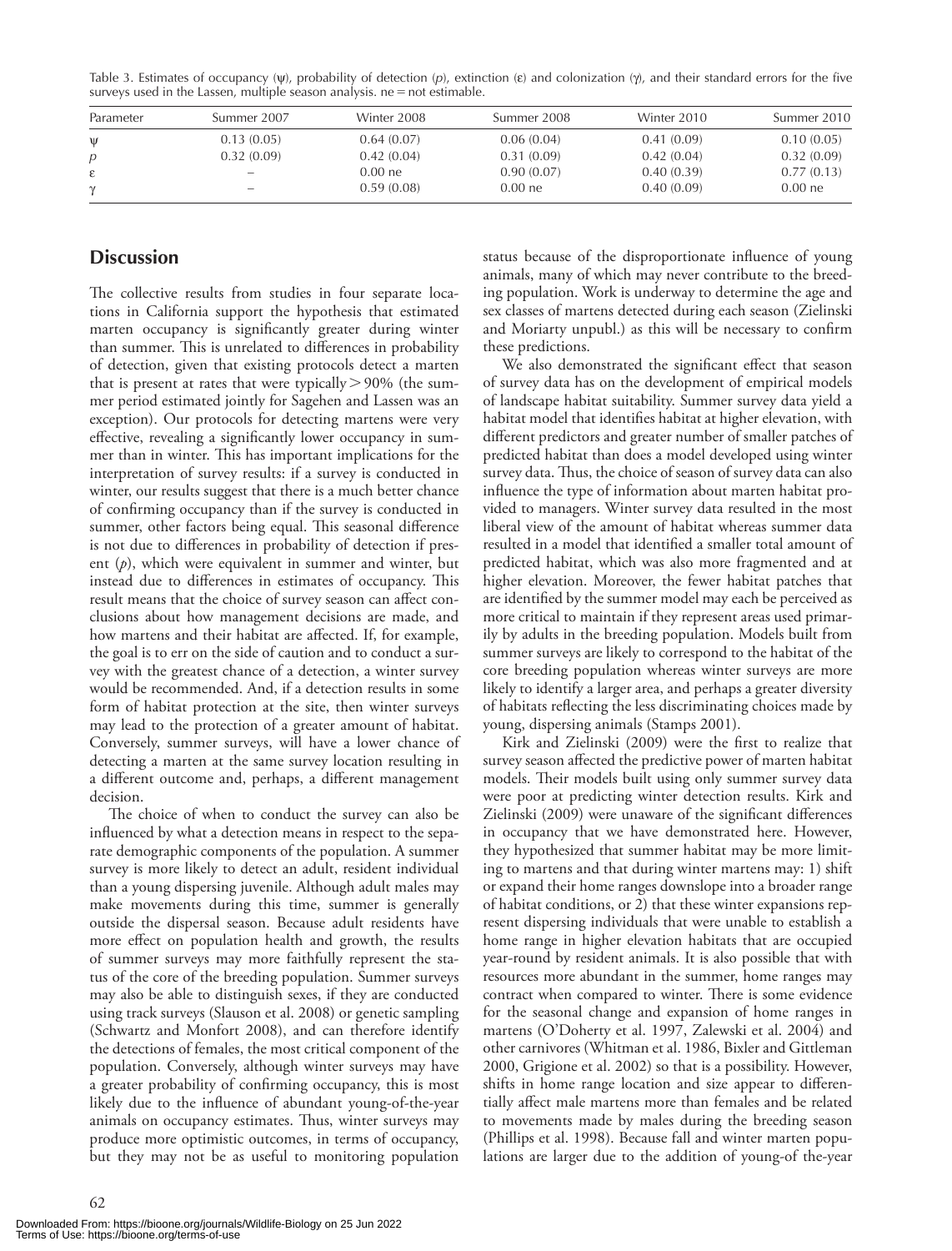|        | Model          |                                                                                                                                                     |                |                   | Model          | Mean 5-fold |
|--------|----------------|-----------------------------------------------------------------------------------------------------------------------------------------------------|----------------|-------------------|----------------|-------------|
| Season | ρ.             | Model                                                                                                                                               | $\Delta AIC_c$ | $\ddot{x}$        | likelihood     | CV ROC AUC  |
| Summer | 215            |                                                                                                                                                     | 0.00           |                   | $\frac{8}{10}$ | 0.86        |
|        |                | 16.75 + 4.583(LPN)   0.0000001162(PRISM)   0.6164(STRMDEN)                                                                                          | 0.55           | 0.13              |                | 0.89        |
|        |                | 21.52 + 0.002023(STRUCT) - 0.01377(GYRATE_AM) + 4.433(PLANTATION) + 0.0106(ELEV) - 0.001223(WATERDIST)                                              | 0.93           |                   | 0.63           | 0.88        |
|        | 93             | $-21.170 + 3.152$ (KHREPRO) $-$ 0.016 $74$ (GYRATE_AM) $+$ 4.436(PLATION) $+$ 0.01042(ELEV) $-$ 0.01176(VVATERDIST)                                 | $\frac{1}{2}$  | 0.10              | 0.56           | 0.88        |
|        |                | $+0.00001196$ (PRISM) $-0.6294$ (STRMDEN)<br>$-16.77 + 5.043(MDLG LPM) + 0.6634(ELEV)$                                                              | 1.61           | 0.08              | 0.45           | 0.89        |
|        |                | $-19.86 + 0.00003257(5TRUCT) + 4.553(PLANTATION + 0.009529(ELEV) - 0.0010309(WATERDIST)$                                                            | 1.68           | 0.07              | 0.43           | 0.89        |
| Winter |                | $-12.62 + 1.374$ (MDLC RFR) $+$ 0.005153(ELEV) $+$ 0.00001531(PRISM) $+$ 0.1929(STRMDEN)                                                            | 0.00           | $\overline{0.11}$ | 00.1           | 0.82        |
|        |                | $-12.440 + 1.001$ (RFR) $+0.005041$ (ELEV) $+0.00001538$ (PRISMP $\lambda$ ) $+0.1954$ (STR MD EN)                                                  | 0.26           | 0.09              | 0.87           | 0.81        |
|        | $\frac{42}{3}$ | $-13.76 + 3.477 \times 101$ DLC $\_$ LPN) $+ 0.005754$ (ELEV) $+ 0.0001595$ (PRIS(PRISM) $- 0.21479$ (STRMDEN)                                      | 0.82           | 0.07              | 0.66           | 0.81        |
|        |                | –12.56+1.477(WDLC_FOR) +0.049(NDCA) +0.0050ELEV) +0.00001526(PRISM) +0.1954(STRMDEN)                                                                | 0.89           | 0.07              | 0.64           | 0.81        |
|        | 207            | $-12.66 + 1.63(\mathrm{MDLC\_FOR}) - 0.008056(\mathrm{PROX\_AM}) + 0.00515(\mathrm{ELEV}) + 0.00001548(\mathrm{PRISM}) + 0.1949(\mathrm{STRMDEFN})$ | 0.94           | 0.07              | 0.62           | 0.81        |
|        | 212            | 1 − 12.69 + 1 .685(NDLC_FOR) − 0.000132(CYRATE_AM) + 0.000100015155(PRISM) + 0.1957(STRNDEN) − 12.69 + 1.69 + 1                                     | 0.96           | 0.07              | 0.62           | 0.81        |
|        | 129            | $-12.45 + 0.6832$ (KHREPRO) + $0.005037$ (ELEV) + $0.000016$ (PRISM)                                                                                | 1.01           | 0.07              | 0.60           | 0.80        |
|        |                | $EV$ ) + 0.000016(PRISM)<br>$-12.43 + 0.0004304$ (STRUCT) + 0.005022(EL                                                                             | 1.27           | 0.06              | 0.53           | 0.81        |
|        | 152            | $-13.59 + 2.085$ (LPN) + 0.005678(ELEV) + 0.0001574(PRISM) + 0.2035(STRMDEN)                                                                        | 1.52           | 0.05              | 0.47           | 0.81        |
|        | 157            | $E$ V) + 0.000015(PRISM) + 0.2038(STRMDEN)<br>$-12.94 + 0.0004325$ (STRUCT) + 0.005334(EL                                                           | $-64$          | 0.05              | 0.44           | 0.80        |
|        |                |                                                                                                                                                     |                |                   |                |             |

Table 4. Top-ranked models for each season, number of model parameters (K).  $\Delta$ AJC values, AJC weights (w), model likelihood and the mean and standard deviation of the area under the curve

Our survey designs included three or four visits, which resulted in very high probabilities of detection (five of six mean estimates for the full protocol were  $> 0.9$ ). Martens typically have high probabilities of detection (Kirk and Zielinski 2009, Slauson et al. 2012). Our high estimate of detection probability provided some insurance against bias in each of the parameters of interest  $(p, \psi)$  (McKann et al. 2013). Exceptions were the relatively low estimates of  $\psi$  and *p* at Lassen and Sagehen. However, if this led to bias in the summer in these areas it would be positive bias and would mean that we are being conservative when estimating the winter–summer difference, because there is little bias in the winter and winter estimates are higher than summer. And, although we did account for heterogeneity in our estimates of *p* by accounting for season and study area, we did not explore additional covariates. Our generally high values for *p* made this less necessary (Royle 2006). However, future work should consider increasing the number of sites, since bias in estimating occupancy is least when the number of sites  $> 60$ (McKann et al. 2013).

We acknowledge that, in the multi-location analysis, to achieve the power of combining multiple data sets we had to make concessions in consistency in survey design. The four data sets were collected from survey designs that differed in the detection devices used and the number of devices per sample unit. Fortunately, as noted earlier, martens have high rates of detection and low latencies to first detection, rendering some of these differences less influential. Moreover, this caveat does not apply to the Lassen, multiple season analysis, where all aspects of survey protocols were identical in summer and winter. However, we recommend that future research on this topic, when combining data sets from multiple studies, attempt to standardize survey effort even more than was possible here. We also acknowledge that we have assumed closure in the population during the course of sampling occupancy during each season. We believe this is valid given the size of the study areas sampled, the relatively short duration of sampling, and the fact that the only change in marten home ranges appears to be by males during the breeding season (Phillips et al. 1998). If the assumption of closure is demonstrated in the future to be invalid, seasonal movement dynamics may need to be specified in modeling occupancy and probability of detection.

Finally, the analysis of the multi-location data revealed a pattern that was surprising, in that the difference in seasonal occupancy in each study area appeared to be related to how the region in which it occurred had been affected by forest management activities. The Lassen and Sagehen study areas demonstrated the greatest magnitude of difference between summer and winter occupancy whereas the High Sierra and Lake Tahoe study areas demonstrated more modest seasonal differences. Lassen and Sagehen are in the northern Sierra Nevada subregion, which a GAP analysis (Davis and Stoms 1996) revealed has only 1% of the area in Class 1 lands (public or private lands formally designated for conservation of biodiversity). This is in contrast to the central/ south Sierra Nevada subregion, where High Sierra and Lake Tahoe areas occur, which has 27% of the land area in lands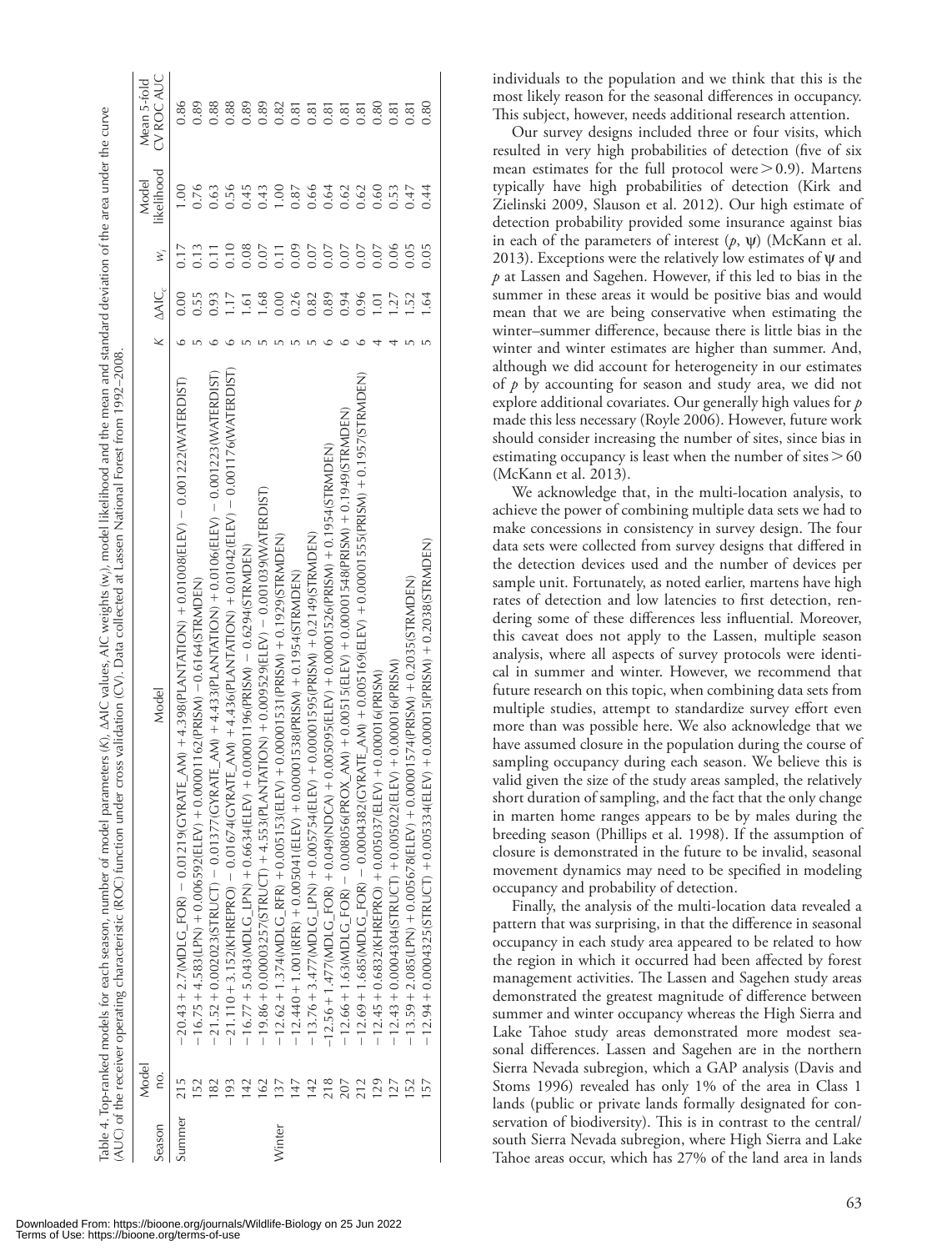

Figure 3. Predicted occupancy from the weighted average of top six models created from summer detection data, collected from 1992– 2008, Lassen National Forest, California. Closed circles represent detections, open circles no detection.

classified as Class 1. The marten habitat in the Lake Tahoe and High Sierra study areas is at higher elevations, where there has been less disturbance by timber harvest. The possible link between history of disturbance and magnitude of seasonal difference in occupancy is speculative, and should be explored further, but it may be related to how demographic dynamics are affected by landscape habitat conditions. If, for example, a landscape is dominated by poorer quality habitat (as the result of timber harvest or forest thinning, for example) there may be fewer opportunities for juveniles to establish breeding territories. Juveniles may arrive in these study areas from elsewhere, and make their presence known during winter surveys, but not establish residency (or survive) to be detected in the following summer. This would result in a significant discrepancy between summer and winter occupancy. Conversely, if a landscape includes an abundance of high value habitat then there may be more opportunities for year-round residency by occupants and,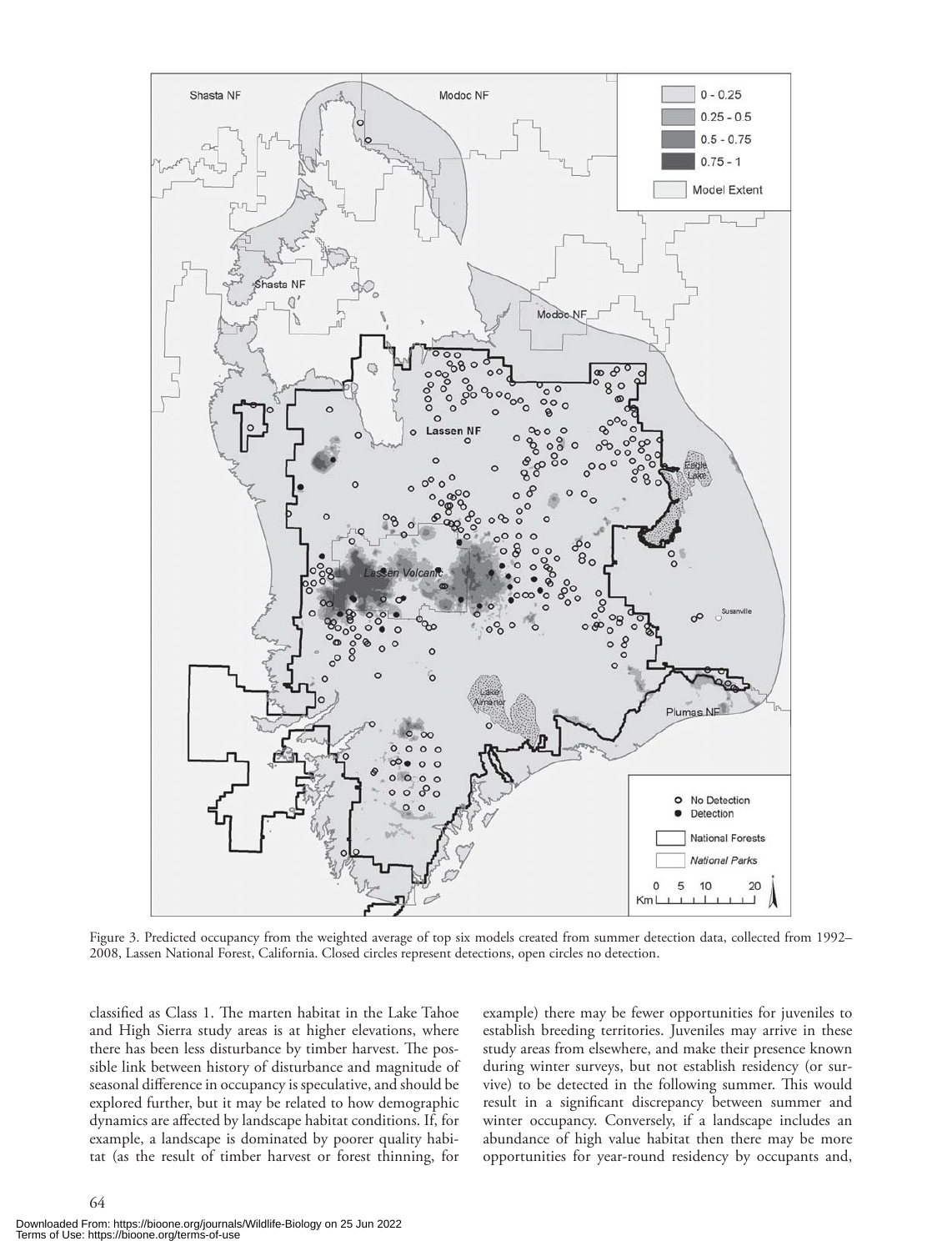

Figure 4. Predicted occupancy from the weighted average of top 10 models created from winter detection data, collected from 1992–2008, Lassen National Forest, California. Closed circles represent detection, open circles no detection.

thus, a less marked difference between occupancy between seasons, as we observed in these two areas.

In conclusion, the season of sampling affects estimates of occupancy which, in turn, affects the characteristics of the maps of predicted habitat that are produced. Forest managers may find very different amounts and distribution of habitat, depending on whether a summer or a winter model is used. Models built from summer surveys are likely to correspond to the habitat of the core breeding population

and it may be especially important to retain patches of core habitat identified by summer models, and the areas that connect them. These patches are less extensive and smaller than patches identified from winter survey data, and potentially more important. However, the locations identified by winter models are also important, given that the dynamics of marten persistence depend on the role of dispersing juveniles to find and occupy suitable, but currently unoccupied patches. For this reason we recommend that managers who are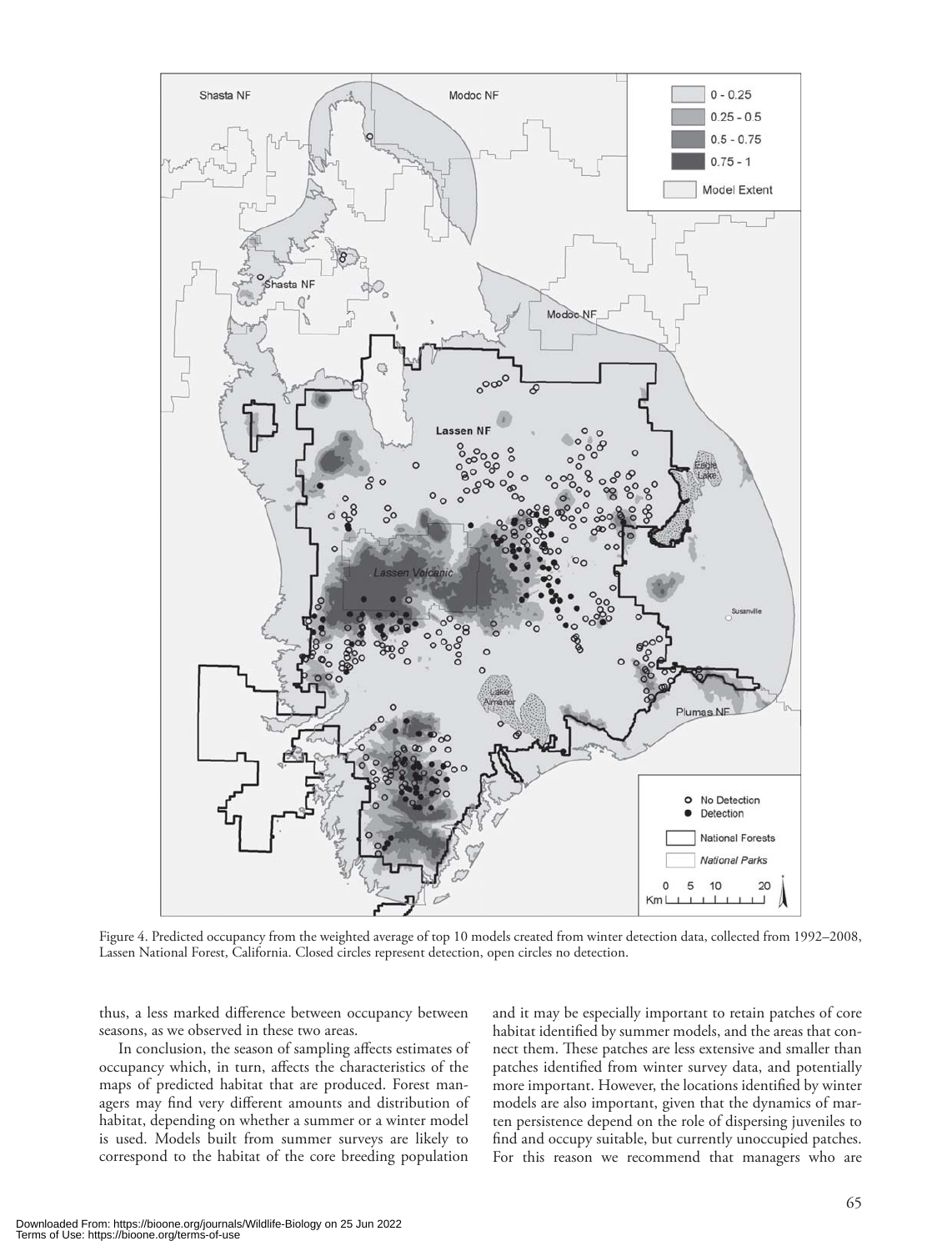

Figure 5. Distribution of patch sizes of predicted habitat, using  $a > 50\%$  prediction threshold, for the summer (gray bars) and winter (white bars) models, Lassen National Forest, California. Field data for model development was collected from 1992–2008.

planning land management activities in marten habitat consider both summer and winter models to best understand their impacts to marten habitat.

*Acknowledgements –* We thank T. Frolli and M. Williams, of the Lassen National Forest, for support and C. Epps, Oregon State University, for facilitating funding. We appreciate the support of the Lassen National Forest, Tahoe National Forest, Lake Tahoe Basin Management Unit and the Sierra National Forest and the Pacific Southwest Region and the Pacific Southwest Research Station of the USDA Forest Service and the Herger Feinstein Quincy Library Group. Discussions with Lassen National Forest biologists and J. Perrine were instrumental in developing this work. We thank the following for collecting and summarizing field data: R. Beane, T. Dodson, K. Gaudet, C. Heard, M. Delheimer, C.Kinnard, R. Kussow, P. Lieske, M. Linnell, K. Mansfield, B. Marckmann, M. Matsen, K. Moughamer, W. Owens, K. Phillips, A. Rogers, E. Shea, P. Squires, R. Schlexer and A. Stutz. We thank B. Noon and the editor for suggestions that improved the manuscript considerably.

## **References**

- Baker, J. M. 1992. Habitat use and spatial organization of pine marten on southern Vancouver Island, British Columbia. – Simon Fraser Univ., Burnaby, BC, Canada.
- Bishop, Y. M. et al. 1975. Discrete multivariate analysis: theory and practice. – MIT Press.
- Bissonette, J. A. et al. 1997. The influence of spatial scale and scale-sensitive properties on habitat selection by American marten. – In: Bissonette, J. A. (ed.), Wildlife and landscape ecology: effects of pattern and scale. Springer, pp. 368–385.
- Bixler, A. and Gittleman, J. L. 2000. Variation in home range and use of habitat in the striped skunk (*Mephitis mephitis*). – J. Zool. 251: 525–533.
- Bull, E. L. et al. 1992. Comparison of 3 techniques to monitor marten. – Wildl. Soc. Bull. 20: 406–410.
- Burnham, K. P. and Anderson, D. R. 2002. Model selection and inference: a practical information-theoretic approach. – Springer.
- Buskirk, S. W. and Harlow, H. J. 1989. Body-fat dynamics of the American marten *Martes americana* in winter. – J. Mammal. 70: 191–193.
- Buskirk, S. W. and Powell, R. A. 1994. Habitat ecology of fishers and American martens. – In: Buskirk, S. W. et al. (eds), Martens, sables, and fishers: biology and conservation. Comstock Publishing Associates, Cornell Univ. Press, pp. 283–296.
- Clark, C. W. and Rosenzweig, M.L. 1994. Extinction and colonization processes: parameter estimates from sporatic surveys. – Am. Nat. 143: 583–596.
- Davis, F. W. and Stoms, D. M. 1996. Sierran vegetation: a gap analysis. Sierra Nevada ecosystem project: final report to Congress. Volume II. Assessments anid scientific basis fior management options. Univ. of California Centers for Water and Wildland Resources, pp. 671–689.
- Dawson, N. G. and Cook, J. A. 2012. Behind the genes: diversification of North American martens (*Martes americana* and *M. caurina*). – In: Aubry, K. B. et al. (eds), Biology and conservation of martens, sables, and fishers: a new synthesis. Cornell Univ. Press, pp. 23–38.
- Forsyth, D. M. et al. 2005. Nonlinearity and seasonal bias in an index of brushtail possum abundance. – J. Wildl. Manage. 69: 976–984.
- Grigione, M. et al. 2002. Ecological and allometric determinants of home range size for mountain lions (*Puma concolor*). – Anim. Conserv. 5: 317–324.
- Hackett, H. M. et al. 2007. Detection rates of eastern spotted skunks (*Spilogale putorius*) in Missouri and Arkansas using livecapture and non-invasive techniques. – Am. Midl. Nat. 158: 123–131.
- Henry, M. et al. 2002. Foraging distances and home range of pregnant and lactating little brown bats (*Myotis lucifugus*). – J. Mammal. 83: 767–774.
- Kays, R. W. and Slauson, K. M. 2008. Remote cameras. In: Long, R. A. et al. (eds), Noninvasive survey methods for carnivores. Island Press, pp. 110–140.
- Kirk, T. A. and Zielinski, W. J. 2009. Developing and testing a landscape habitat suitability model for the American marten (*Martes americana*) in the Cascades mountains of California. – Landscape Ecol. 24: 759–773.
- Koen, E. L. et al. 2012. Landscape resistance and American marten gene flow. – Landscape Ecol. 27: 29–43.
- MacKenzie, D. I. et al. 2006. Occupancy estimation and modeling: inferring patterns and dynamics of species occurrence. – Elsevier.
- McGarigal, K. et al. 2002. FRAGSTATS: spatial pattern analysis program for categorical maps.  $\leq$ www.umass.edu/landeco/ research/fragstats/fragstats.html.
- McKann, P. C. et al. 2013. Small sample bias in dynamic occupancy models. – J. Wildl. Manage. 77: 172–180.
- Moriarty, K. M. et al. 2011. Decline of American marten occupancy rates at Sagehen Experimental Forest, California. – J. Wildl. Manage. 75: 1774–1787.
- Nielsen S. E. et al. 2010. Dynamic wildlife habitat models: seasonal foods and mortality risk predict occupancy–abundance and habitat selection in grizzly bears. – Biol. Conserv. 143: 1623–1634.
- O'Doherty, E. C. et al. 1997. Home-range size and fidelity of American martens in the Rocky Mountains of southern Wyoming. Martes: taxonomy, ecology, techniques, and management. – Provincial Museum of Alberta, Edmonton, Alberta, Canada, pp. 123–134.
- Payer, D. C. and Harrison, D. J. 2003. Influence of forest structure on habitat use by American marten in an industrial forest. – For. Ecol. Manage. 179: 145–156.